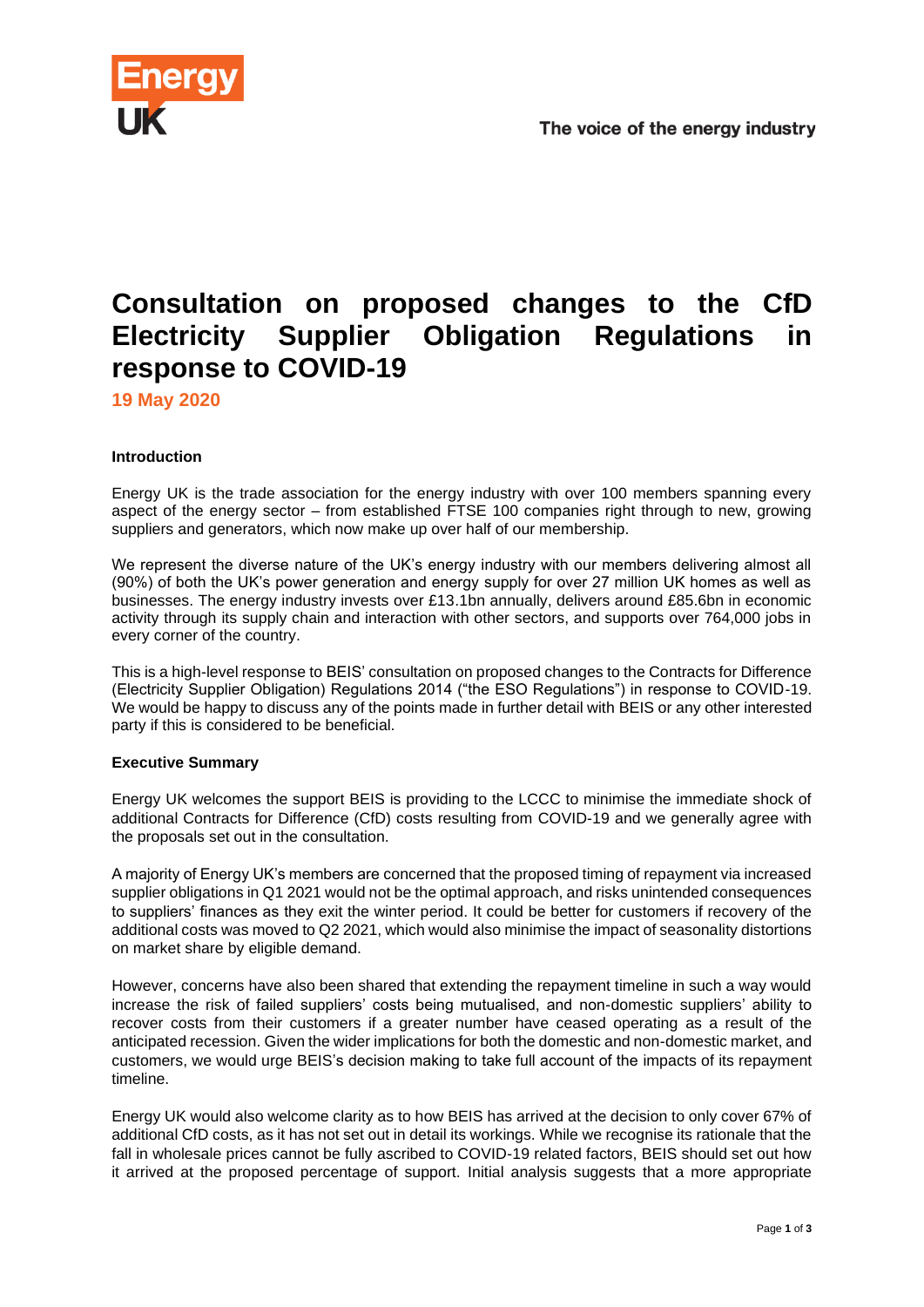proportion of additional costs attributable to COVID-19 would be in the 80-90% range. As such, BEIS should transparently review its workings to ensure that the support provided is robust and sufficient for the impact of COVID-19.

Energy UK would also welcome BEIS' considerations for a support mechanism to cover the sharp (£400m+) increases in Balancing Services Use of System (BSUoS) charges expected by National Grid ESO between May and August 2020 as a result of COVID-19.

# **1. Do you agree with the proposed method for calculating the reduction in suppliers' obligations by the amount of the government loan provided to the LCCC to make CfD payments?**

Energy UK agrees that the methodology used to reduce suppliers' obligations is reasonable.

However, it is unclear from the consultation document how BEIS has arrived at the decision to only fund 67% of the additional CfD costs (up to the cap of £100m) via its loan to the LCCC. We recognise BEIS' rationale that not all of the wholesale price reduction can be directly attributed to COVID-19. However, we would welcome reconsideration of this figure, and clarity as to how it was derived.

As an example, the data from the LCCC (as revised on 12 May) shows that the Q2 shortfall is a result of 5.6% higher payments and 14.1% lower demand. It would be reasonable to assume the demand reduction is almost entirely COVID-19 related and a reasonable proportion (e.g. half) of the payment increase is COVID-19 related (lower prices resulting from lower demand). On that basis it could be estimated that 86% ((2.8+14.1)/(5.6+14.1)) is COVID related – a significant increase on BEIS's 67%. BEIS should set out its working to ensure transparency of the support provided, and that this support will be sufficient to account for the full impacts of COVID-19 on the additional CfD costs.

# **2. Do you agree with the proposed method for calculating the increase in suppliers' future obligations to enable the LCCC to repay the government loan?**

A majority of Energy UK's supplier members have shared concerns that the proposed timing of repayment in Q1 2021 by increasing suppliers' obligation could place unnecessary pressure on suppliers' finances at a time where they are just exiting the winter months, and are therefore in a weaker cash position than at other times in the year.

Given that suppliers could not have predicted the COVID-19 pandemic, in order to recoup the additional CfD costs due to the impacts of COVID-19 suppliers may need to recover additional funds from their consumers. If repayment is due in Q1, then this increase may result in higher costs, than would have otherwise been the case, for end consumers (subject to the Default Tariff Cap, where applicable) over the winter months just as many domestic customers are recovering from the immediate financial impacts of COVID-19. To account for this, it could, be a better customer experience to delay repayment to Q2 to minimise the shock to customers' bills during the anticipated recovery.

Moving the timeline to Q2 2021 would also negate seasonality effects on suppliers' (domestic and nondomestic) market share of eligible demand that are irrespective of customer losses or gains, and minimise any advantage or disadvantage that may occur as a result by comparing the same quarter with the relevant quarter in the previous year.

However, moving the repayment timeline to Q2 2021 does not have unanimous support amongst Energy UK's supplier members. It has been suggested that extending the period before which repayment is triggered will increase the risk of a supplier failing in the meantime, leading to higher costs to all suppliers through mutualisation of that supplier's CfD debt. Specific concerns have also been raised about the ability of non-domestic only suppliers to recover the costs at a later period if their customers continue to cease to operate or struggle financially during the anticipated recession.

We would, therefore, urge BEIS to carefully consider the impacts of its final repayment timelines to ensure that it has fully taken account of the direct consequences and wider implications for both domestic and non-domestic suppliers and customers.